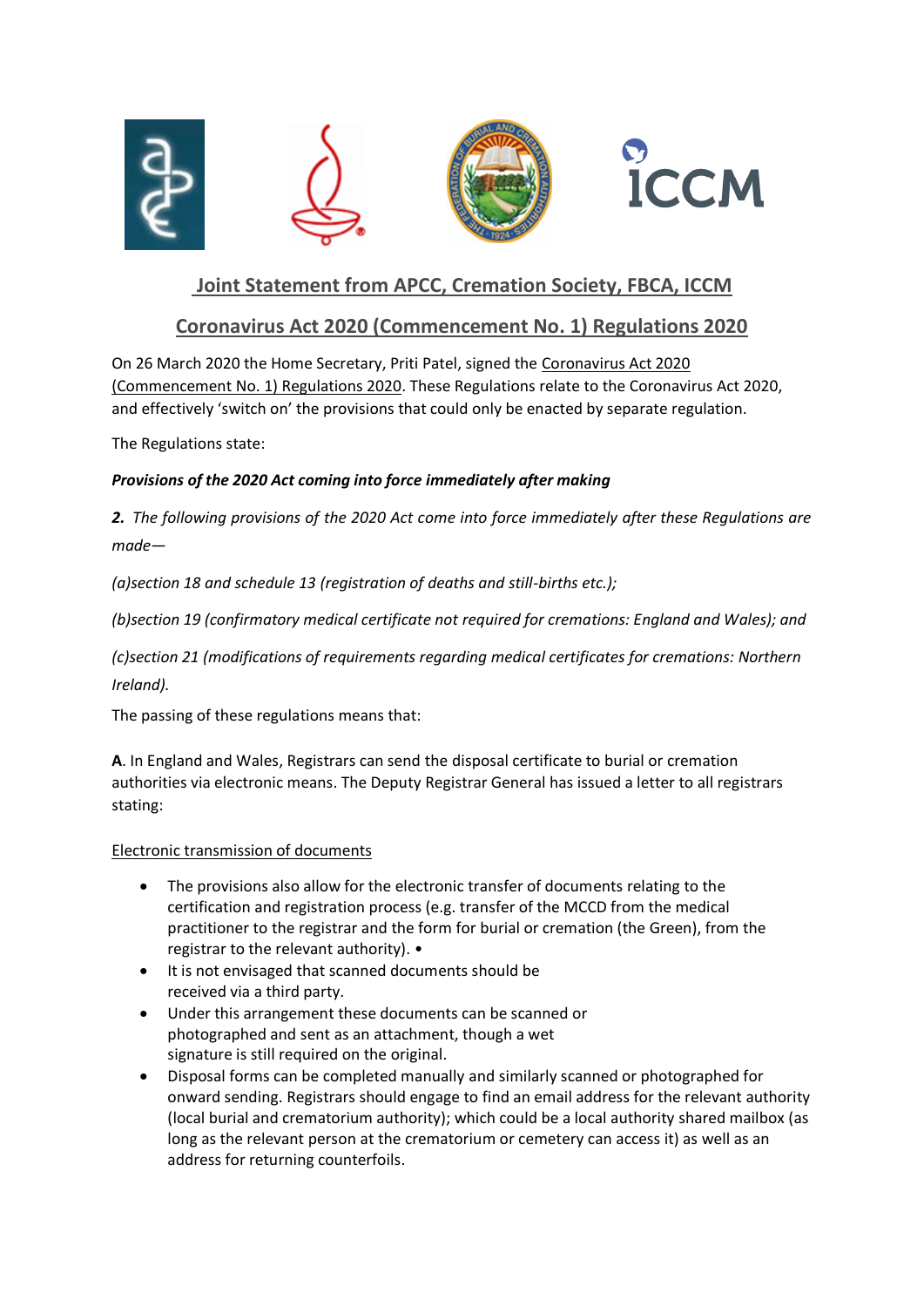• After the emergency period, arrangements should be made to have all original forms sent to the register office to be processed in the normal manner.

A full copy of the Coronavirus Act 2020 (Commencement No. 1) Regulations 2020 can be viewed at <http://www.legislation.gov.uk/uksi/2020/361/introduction/made>

A copy of the letter sent to registrars by the Deputy Registrar General can be viewed at <https://www.iccm-uk.com/iccm/wp-content/library/GROCircular-5-2020.pdf>

**B**. In England and Wales, a confirmatory medical certificate (Cremation Form 5) is no longer required for cremations. A Medical Certificate (Cremation Form 4) and an Authorisation of cremation of deceased person by medical referee (Cremation Form 10) are still required.

A copy of section 19 of the Coronavirus Act 2020 giving further details can be viewed at [http://www.legislation.gov.uk/ukpga/2020/7/section/19/enacted.](http://www.legislation.gov.uk/ukpga/2020/7/section/19/enacted)

The Ministry of Justice have contacted crematoria with the following guidance:

*We will be issuing revised guidance very shortly but, in the meantime, here are the key changes.* 

- a. The requirement to complete the confirmatory medical certificate (form Cremation 5) is suspended. Cremations should be authorised on the basis of form Cremation 4 only.
- b. Form Cremation 4 remains unchanged and a PDF version continues to be available on our website. It can be submitted electronically and an electronic signature includes being sent from the secure email account of the person completing the form Cremation 4.
- c. The requirement for form Cremation 4 to be completed by the attending medical practitioner is suspended. Any medical practitioner can now complete form Cremation 4, even if they did not attend the deceased during their last illness or after death, if the following conditions are fulfilled:

 i. The medical practitioner who did attend the deceased is unable to sign the form Cremation 4 or it is impractical for them to do so and,

 ii. A medical practitioner has seen the deceased (including audiovisual/video consultation) within 28 days before death, or has viewed the body in person after death.

- c. Examination of the body is not required for completion of form Cremation 4 if the deceased was seen by a medical practitioner (including audiovisual/video consultation) in the 28 days before death.
- e. When a medical practitioner who did not attend the deceased completes form Cremation 4, the following applies:

 i. Question 5. 'Usual medical practitioner'. Where the certifying doctor did not themselves attend the patient either during their illness or after death, the certifying doctor should provide the GMC number and name of the medical practitioner who did